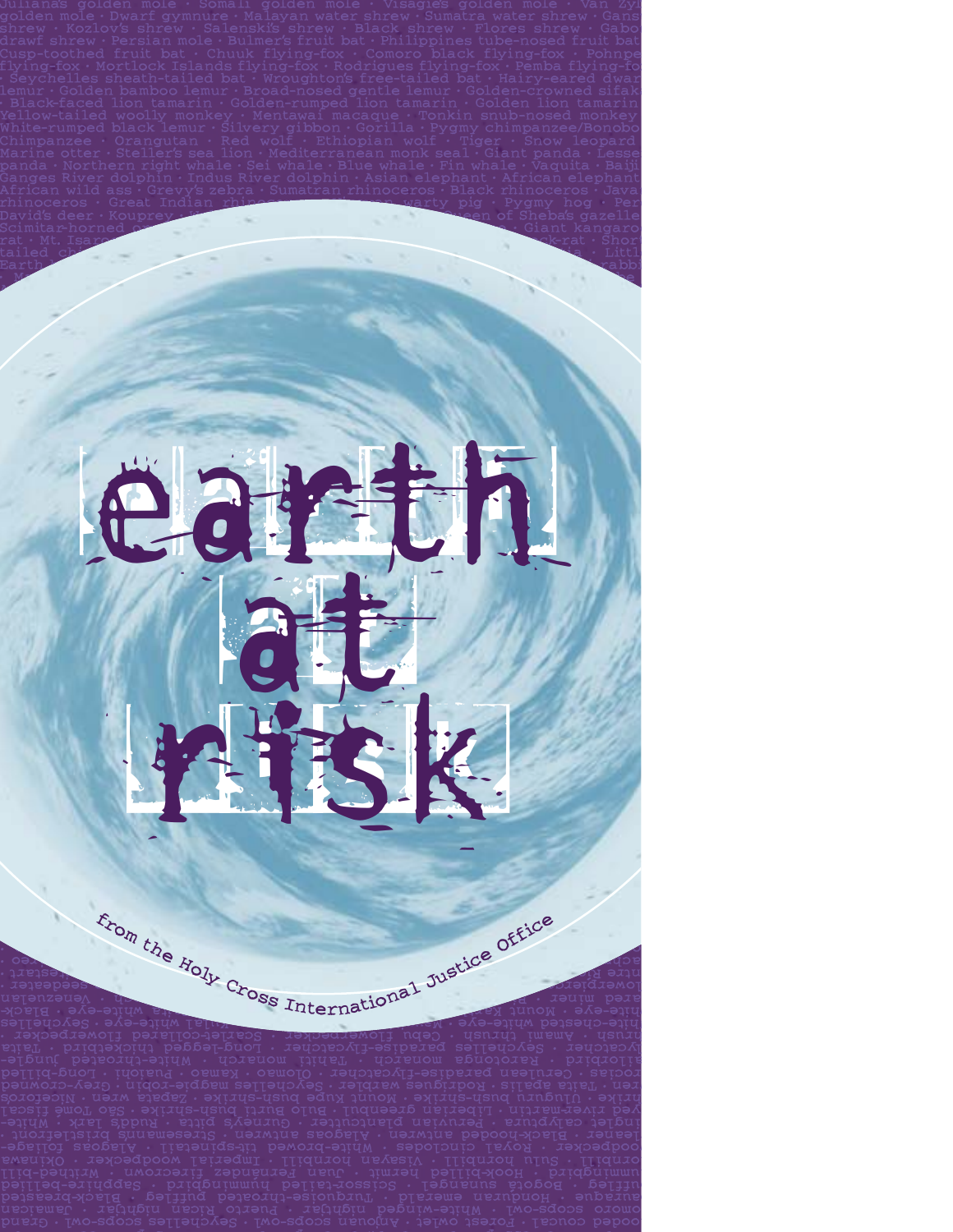**Faced with the widespread destruction of the environment, people everywhere are coming to understand that we cannot continue to use the goods of the earth as we have in the past. . . . The ecological crisis is a moral issue.**

> **John Paul II The Ecological Crisis: A Common Responsibility**

The earth is in danger. Daily, evidence mounts that humans are straining the planet's very capacity to sustain life. Our misuse of resources and economic maldevelopment is radically altering the earth, unbalancing its intricate ecological systems.

# **<< Global climate is changing >>**

The 14 warmest years on record occurred in the last two decades. If such trends continue, the Arctic will be a navigable ocean in just 50 years! Most scientists now agree that we humans are the primary cause of this warming. Our overuse of fossil fuels and rampant deforestation are overwhelming the earth's ability to absorb carbon dioxide — thickening the "greenhouse" of gases shielding the planet and disturbing heat flows between earth and space.

Scientists warn that rising temperatures will have grave consequences: record heat waves, increasingly destructive storms, massive ice melts, and rising seas. The U.N.'s 2001 report on climate change indicates sea level could rise as much as a meter during this century. If this occurs, low-lying coastal areas will be devastated. Bangladesh, for example, will lose half its rice production capacity.

# **<< Water supplies are shrinking >>**

Continuing population growth and agricultural/industrial overuse are creating a water-scarce world. Nearly 40 percent of the earth's people currently face serious water shortages. Many major rivers, like the Nile, the Ganges, and the Colorado, now run dry part of the year and water tables are falling on every continent.

# **<< Ecosystems are fraying >>**

Seemingly endless human needs and wants are gutting earth's ecosystems:

- \* Roughly 70 percent of oceanic fish stocks are either depleted from overfishing or being fished at their biological limits. This has serious consequences for those among the world's poor who depend on subsistence fishing.
- Demands for paper, firewood, and lumber, together with conversion of forested land to agricultural use, are causing massive deforestation. In the past 100 years, the earth's forests have shrunk by 42 percent. Loss of forest cover is, in turn, generating other environmental problems, including desertification, flooding, water pollution, and loss of biodiversity.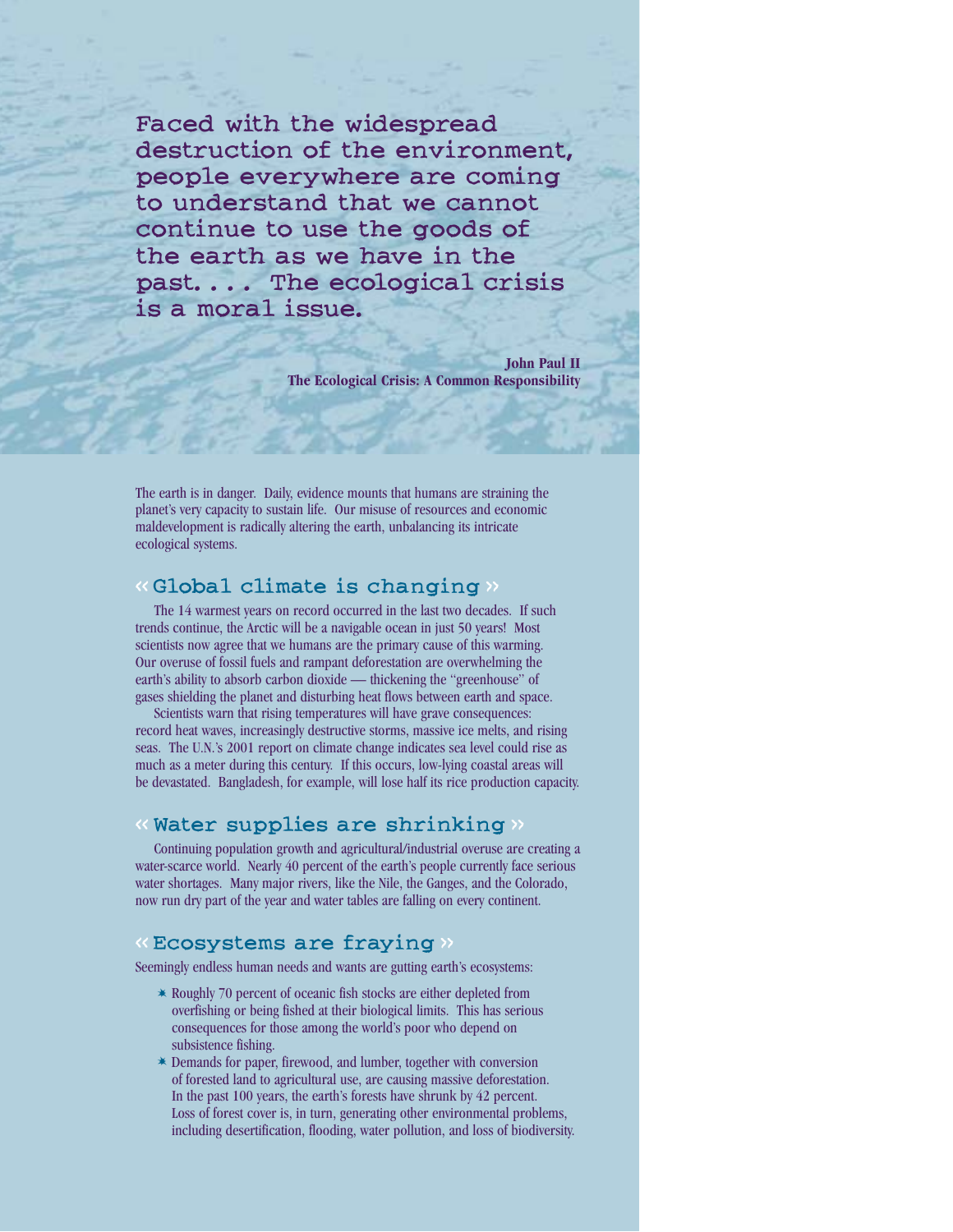

\* At least 65 percent of the world's cropland is degraded to some degree. In many developing countries, pressures to expand food production have forced farmers into marginal areas, plowing land too dry or steeply sloped for cultivation. Mexico is losing 1,036 square kilometers of farmland to desertification each year. Soil erosion is expected to reduce Africa's grain harvest by 16 percent over the next 20 years.

### **<< Species are vanishing >>**

As human population continues to grow, the number of species who share the planet is plummeting. By conservative estimates, roughly 20 percent of all living species became extinct over the last 25 years. Humans can no longer separate our fate from that of other beings on earth. If earth's rich biodiversity is continually depleted, our lives too will be diminished and may ultimately become unlivable.

#### **THREATENED BY EXTINCTION**

 **12 percent of all species of birds 24 percent of all species of mammals 30 percent of all species of fish** 



At the heart of the ecological crisis lie four destructive forces: an unsustainable economic system, excessive and unjust consumption patterns, escalating population growth, and a worldview that sets humans above and apart from the rest of creation.

### **<< An eco-blind economy >>**

The present global economy is ravaging the earth.

Predicated on the primacy of profits and never-ending growth, the current economy ignores the inherent limits of the earth's ecosystem — overharvesting renewable resources, rapidly depleting nonrenewables, and emitting excessive wastes the earth cannot assimilate.

Burning coal, oil, and natural gas to meet energy needs adds more than 6 billion tons of carbon to the atmosphere each year. Carbon dioxide levels are now 32 percent higher than preindustrial levels — the highest in possibly 20 million years! Yet governments and corporations remain addicted to artificially cheap fossil fuels and resist investment in clean, climate-friendly energy technologies.

The existing economy is based on a linear model of production: materials go from nature to product to landfill. To guarantee endless "growth," corporations have seized on schemes like disposable products and planned obsolescence. The result is a throwaway economy that needlessly depletes resources and defiles the earth with toxic wastes.

#### **<< Rampant overconsumption >>**

An economy premised on limitless growth demands ever-expanding consumption. On the whole, citizens of wealthier, industrialized nations have accommodated — uncritically adopting a life-style that consumes a socially unjust and environmentally unsustainable quantity of earth's resources. Each year,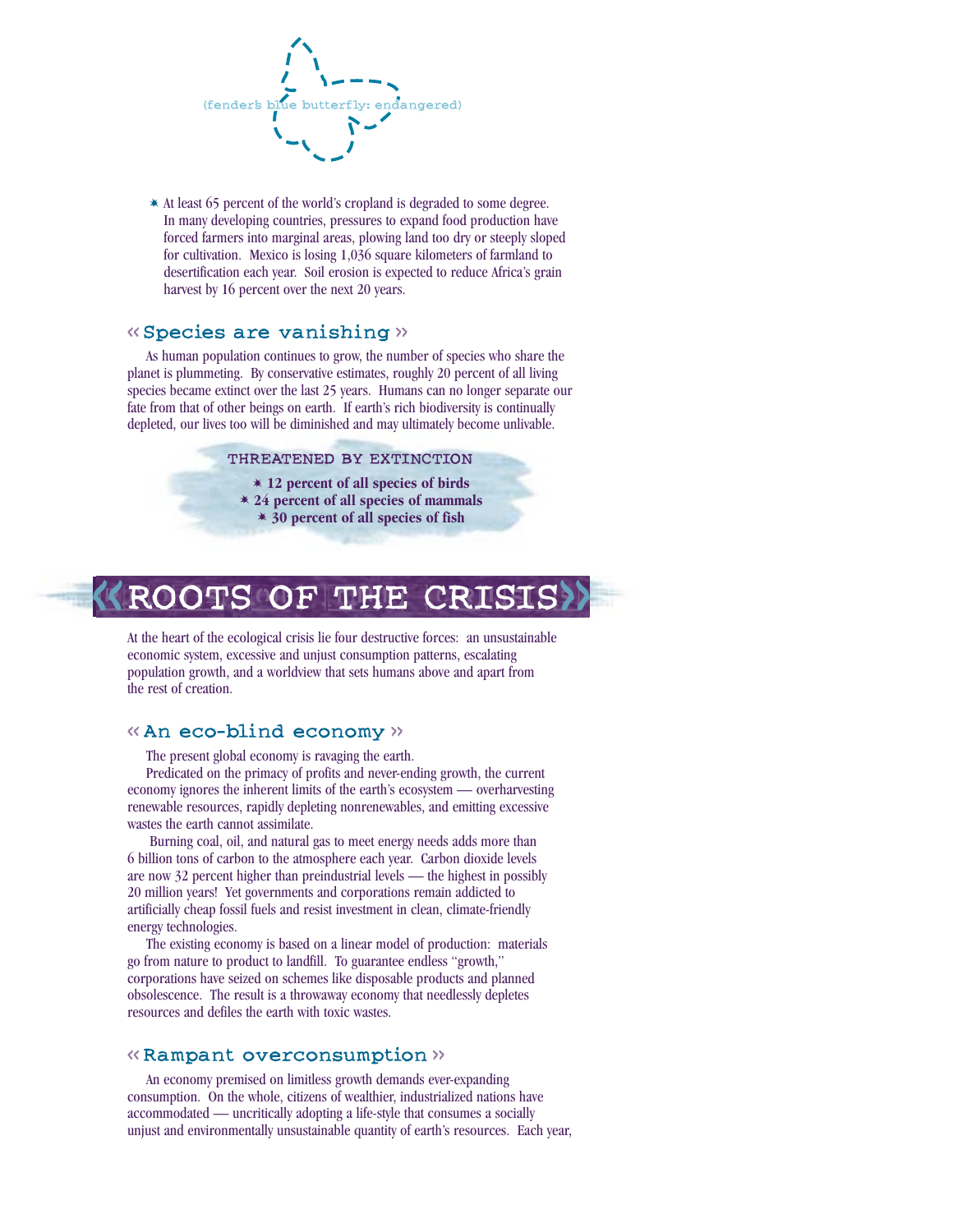

the 20 percent of earth's people in high-income countries use 75 percent of the world's resources and produce 80 percent of the world's waste. Chicago, for example, with 3 million people consumes as much raw material each year as the 97 million people of Bangladesh.

| WORLD CONSUMPTION PATTERNS         |                                                |
|------------------------------------|------------------------------------------------|
| The richest fifth                  | The poorest fifth                              |
| Consume 45% of all meat/fish       | Consume 5% of all meat/fish                    |
| Use 84% of all paper               | Use 1.1% of all paper                          |
| Use 58% of total energy            | Use 4% of total energy                         |
| Account for 53% of $CO2$ emissions | Account for $3\%$ of CO <sub>2</sub> emissions |

### **<< Burgeoning population >>**

More people have been added to the world's population since 1950 than during the previous 4 million years! Despite the obvious social, political, and environmental stresses accompanying continuing growth, the United Nations projects that today's global population of 6.2 billion will grow to 9.3 billion by 2050. Moreover, all of the 3.1 billion additional people will be added in countries least able to support increased population.



# **<< A distorted worldview >>**

The ultimate cause of earth's ecological crisis is a distorted perception of humans' relationship to the earth and other species. For much of recorded history, particularly since the Scientific Revolution, we have envisioned ourselves as the summit of creation — the rightful "owners" of earth, separate from and superior to all other beings. Within this paradigm, humans are *entitled* to dominate the earth and its resources, to use them however seems fit. Earth and other life-forms have no rights or intrinsic worth; their value lies solely in usefulness to us.



To restore earth's vitality, each of us must change, but individual changes will not be enough. The environmental deterioration of the earth is severe and complex; it can only be remedied by reducing our impact as a *species*. This means changing our systems and structures and transforming our view of the world.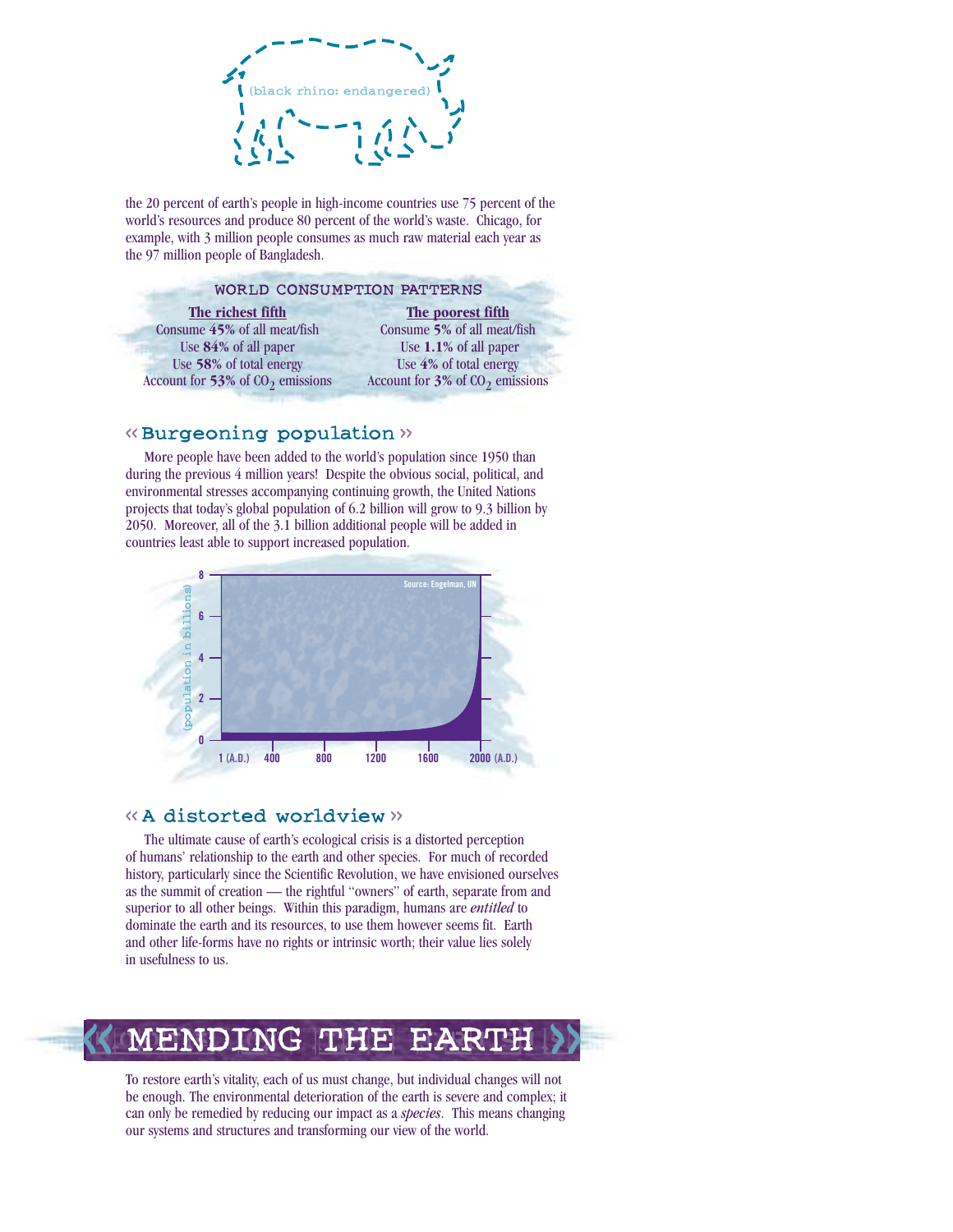

### **<< Creating an eco-economy >>**

It is increasingly obvious that the current global economy is not sustainable. To protect the prospects of all life on earth, we must create a different kind of economic system — one that acknowledges and respects basic principles of ecology, including

- nature's need for balance,
- earth's reliance on restorative cycles,
- $*$  the necessity of diversity, and
- \* the interdependence of all of earth's beings and systems.

Creating an economy that takes seriously the needs of the earth and of future generations will involve monumental changes in our economic lives. Among the most crucial will be

- $*$  a shift from reliance on fossil fuels to wind, solar, and geothermal energy sources;
- a shift from linear "throwaway" models of production to a closed loop "reuse/recycle model"; and
- \* a shift from "profits-first" overuse of resources to sustainable management of water, air, soil, forests, and all natural capital.

## **<< Greening consumption >>**

If all people lived like middle-class U.S. citizens, we would require the resources of at least *three* planets the size and wealth of earth. To live sustainably and equitably, we must all challenge dominant consumption patterns. Citizens of the global North must change the types of resources they use, the ways they use them, and the amounts they consume. Citizens of the global South must resist pressures to imitate the North and create different models of development that eliminate poverty *and* protect the environment.

### **<< Stabilizing population >>**

Given diminishing resources and earth's debilitated condition, human population growth must be controlled. Failing to achieve this will mean not only deepening ecological stress, but unnecessary human suffering. Increasingly, demographers and population analysts agree that one of the surest ways to stabilize population is improving the conditions of women — expanding access to education and health care, fostering economic independence, and increasing decision-making power in the family and the community.

# **<< Relearning our place in the universe >>**

The most foundational step humans can take to restore the earth is remembering our place in the universe. We are, as Genesis teaches us, "earth creatures" — not above the earth and its ecosystems, but part of them. We are one species among many; all are interdependent and vital to the whole. Earth and its resources do not belong to our kind. They are not objects to be manipulated and used without consequence, but subjects to be engaged and revered. All of us — mountains, streams, plants, animals, and humans — form a single *earth community.* No part of this community can long flourish if others are injured or destroyed.

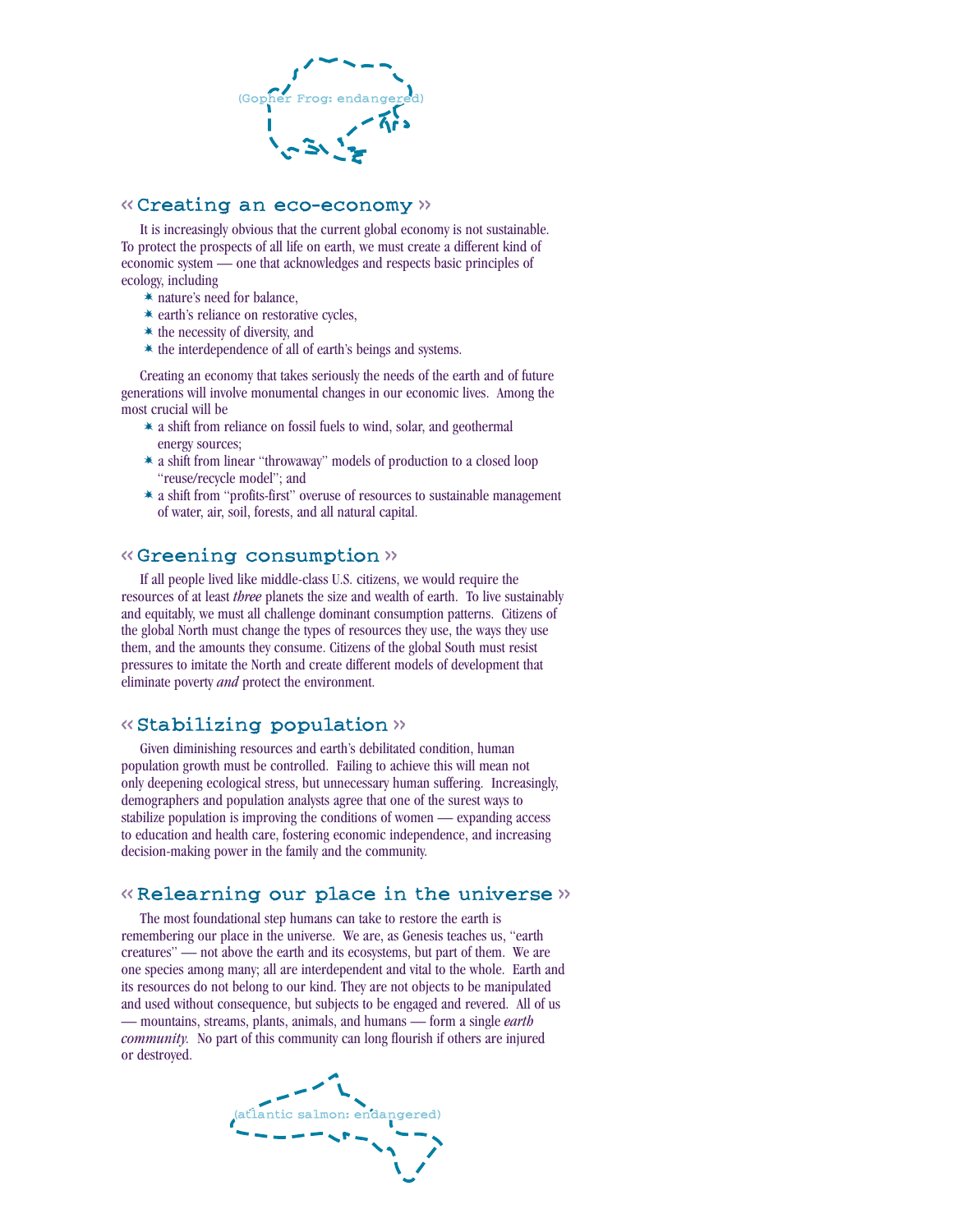**((What Can We Do?))**

**Learn how the global economy can be restructured to respect earth's ecosystems.** Read Lester Brown's groundbreaking book *Eco-Economy: Building an Economy for the Earth* which can be found at www.earth-policy.org/Books/index.htm. This book will be available in French, Spanish, and Portuguese within the coming year. **1)**

**(wood stork: e** 

#### **Examine your personal consumption patterns — minimize your ecological impact!**

**2)**

**3)**

- Calculate your personal *ecological footprint* your impact on the earth based on your consumption patterns: www.earthday.net/footprint.stm (multi-country and multilingual) or www.rco.on.ca/ecofootprintfrench.html (Canada, French)
- Reflect on your life-style using *How Earth-Friendly Are You? A Lifestyle Self-Assessment Questionnaire:* www.newroadmap.org/hefay/asp.

**Green your consumption** by purchasing earth-friendly products. Avoid disposables; buy goods that can be reused or recycled. Information on ecologically friendly products is available at:

- *Co-op America's Green Pages:* www.greenpages.org (United States/Canada)
- *Environmental Choice Program* (Canada): www.environmentalchoice.com (French and English)

**Find and use your local ecological resources.** Many communities provide recycling services, composting programs, water and air monitoring services, and other resources to help us live more gently on the earth. **4)**

**Become an advocate for the earth!** Join an environmental organization in your country; support their legislative initiatives and monitor your country's environmental performance. **5)**

**Follow this year's** *World Summit on Sustainable Development* to be held in South Africa August 26–September 4, 2002: www.johannesburgsummit.org. At this conference, countries will make commitments to develop and implement ecologically sustainable policies/practices. Find out what commitments your country makes and monitor its progress at implementation. **6)**

**Watch for more information on the ecological crisis and ways to respond on the HCIJO web site (www.holycrossjustice.org) and in future issues of the HCIJO newsletter** *Perspectives***! 7)**

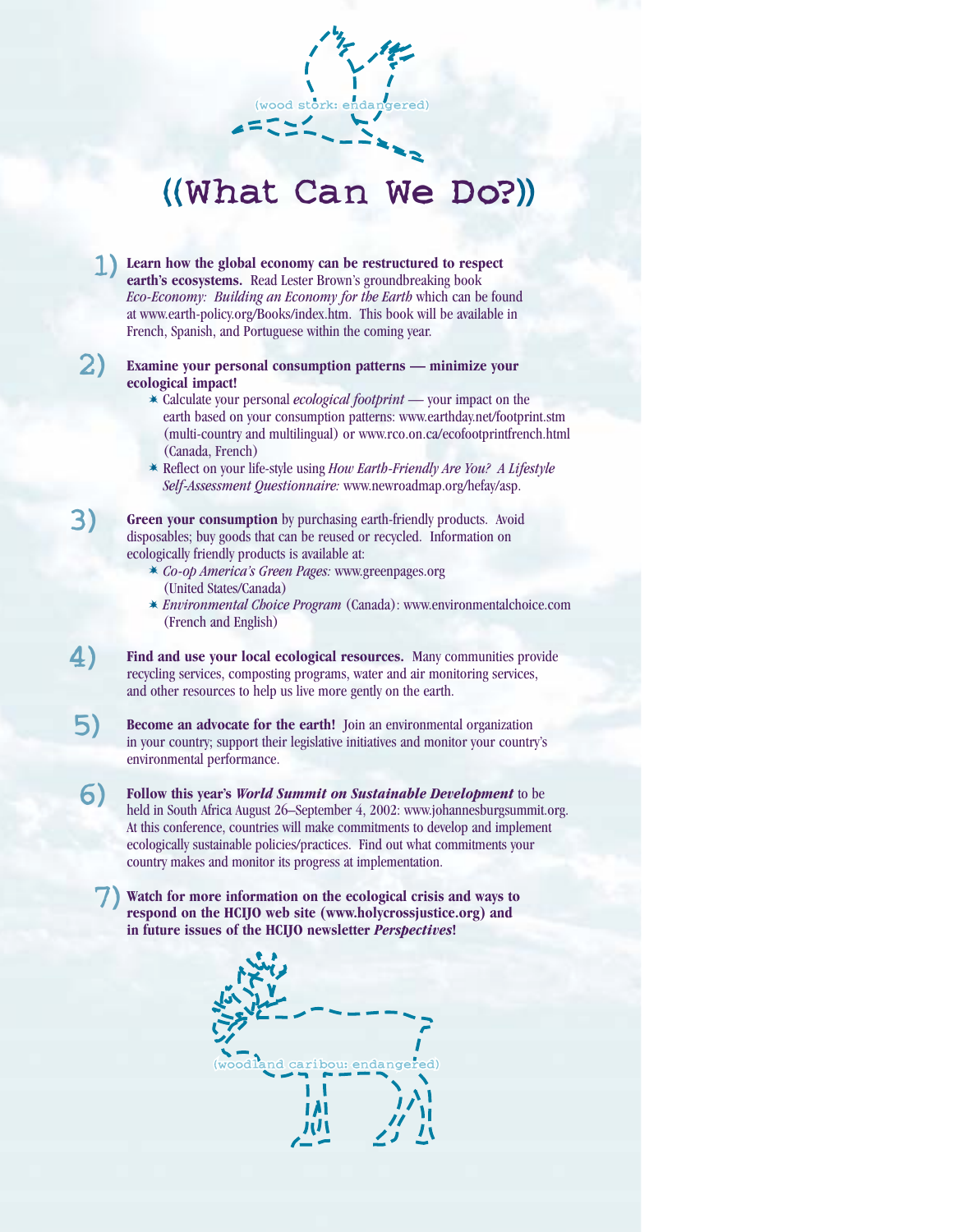

**The Earth Charter Initiative** <www.earthcharter.org> is the official site of the Earth Charter — a declaration of fundamental principles for building a just, sustainable, and peaceful global society. The Earth Charter is available in over 25 languages at this site; the site itself is in English and Spanish.

**Friends of the Earth International** <www.foei.org> includes links to over 60 national FOE groups throughout the world. FOEI campaigns on environmental and social issues and works to promote sustainable practices. National FOE web sites are available in many languages.

**Canadian Environmental Law Association** <www.cela.ca> uses the legal system to safeguard the environment and public health. CELA provides information, research, legal advice, and educational materials to address environmental issues and problems.

**World Resources Institute** <www.wri.org> is an environmental think tank which provides extensive information about earth's ecosystems (click on *Earth Trends*), as well as practical solutions to global environmental problems. The site is available in English and Spanish.